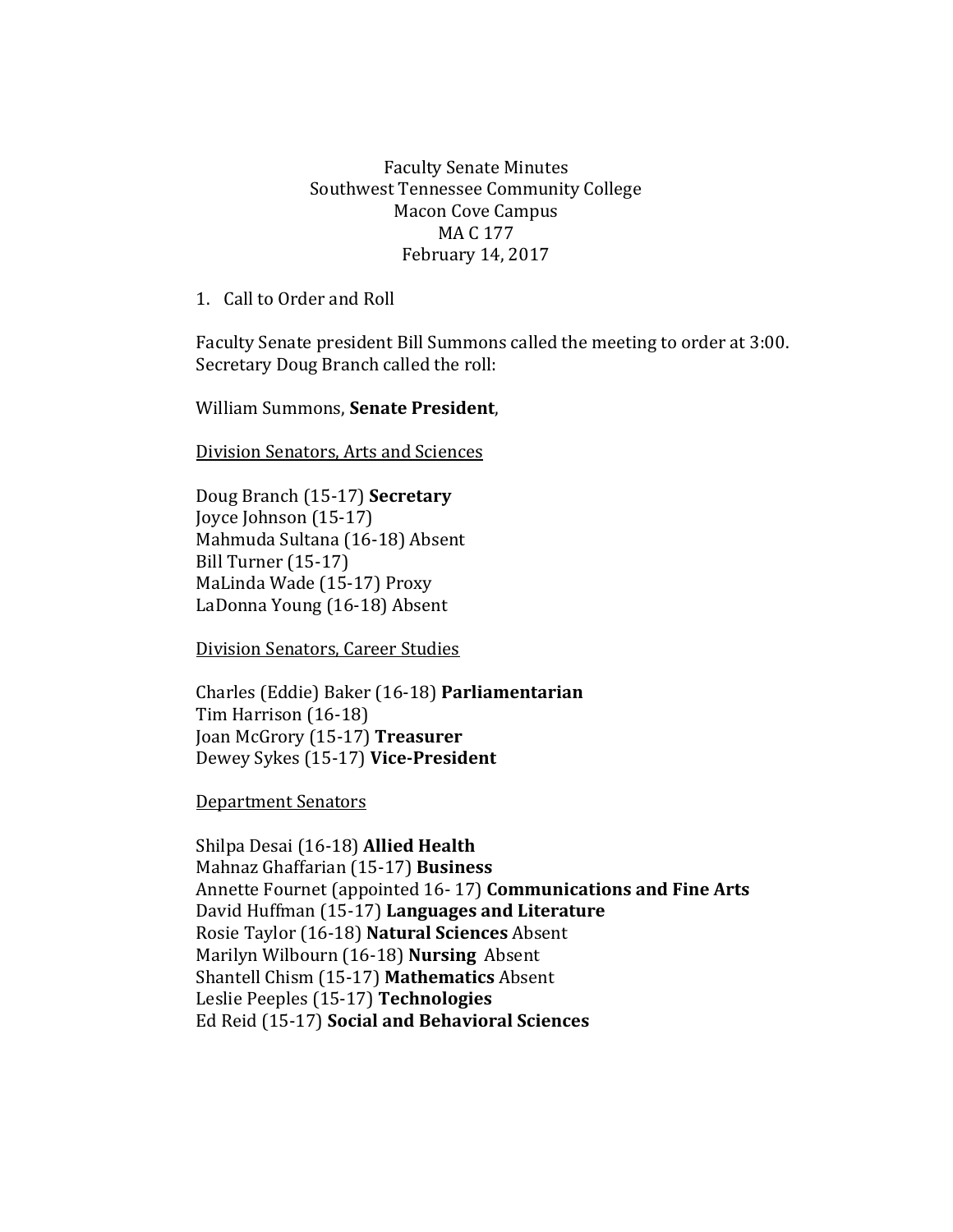2. Approval of Minutes

The body approved the minutes from the November, 2016 Faculty Senate meeting. Secretary Doug Branch will ask that those minutes be posted to the senate website.

## 3. Invited Guests

Michael Boyd, Executive Director of Information Systems, gave a short presentation on changes coming to his area, brought about by a recent audit. These will have to do with password authentication and will mostly affect guests to the college, although there will be changes as well for faculty, especially those who bring their own devices to campus. These changes will take place on the smaller centers first. Details, in writing, will be forthcoming.

- 4. Reports from Senate Officers and Senate Committees
- A. Mathilda Doorley, chair of the Faculty Awards Committee, urged senators to encourage faculty to nominate their colleagues for awards. She emphasized that the process is less cumbersome than in the past and that the deadline is fast approaching.
- B. President Bill Summons presented a report from the Faculty Subcouncil. He informed us that, statewide, the co-requisite model for learning support classes seems to be working with pass rates increasing. He mentioned that we would be standardizing our use of the FA graqde with the system used by other schools, as soon as that is established and finalized. He noted, too, that there is a behavioral intervention team on every campus. Another issue he addressed was the awarding of credit for prior learning. The system has been altered so that students can accept or reject credits. This change is necessary mostly because military personnel who study at our colleges were earning too many general education credits to receive financial aid for programs in which they were enrolled.

Bill pointed out, too, that the Compass placement test has been replaced with a new instrument called "Accuplacer."

Another issue: TBR will be eliminating "pre" major designations, such as "pre-nursing." The problem is that students who aren't accepted into programs have been asked to repay financial aid money. With new certificate names, TBR will be able to turn these students into "completers" so that they do not have to repay financial aid money.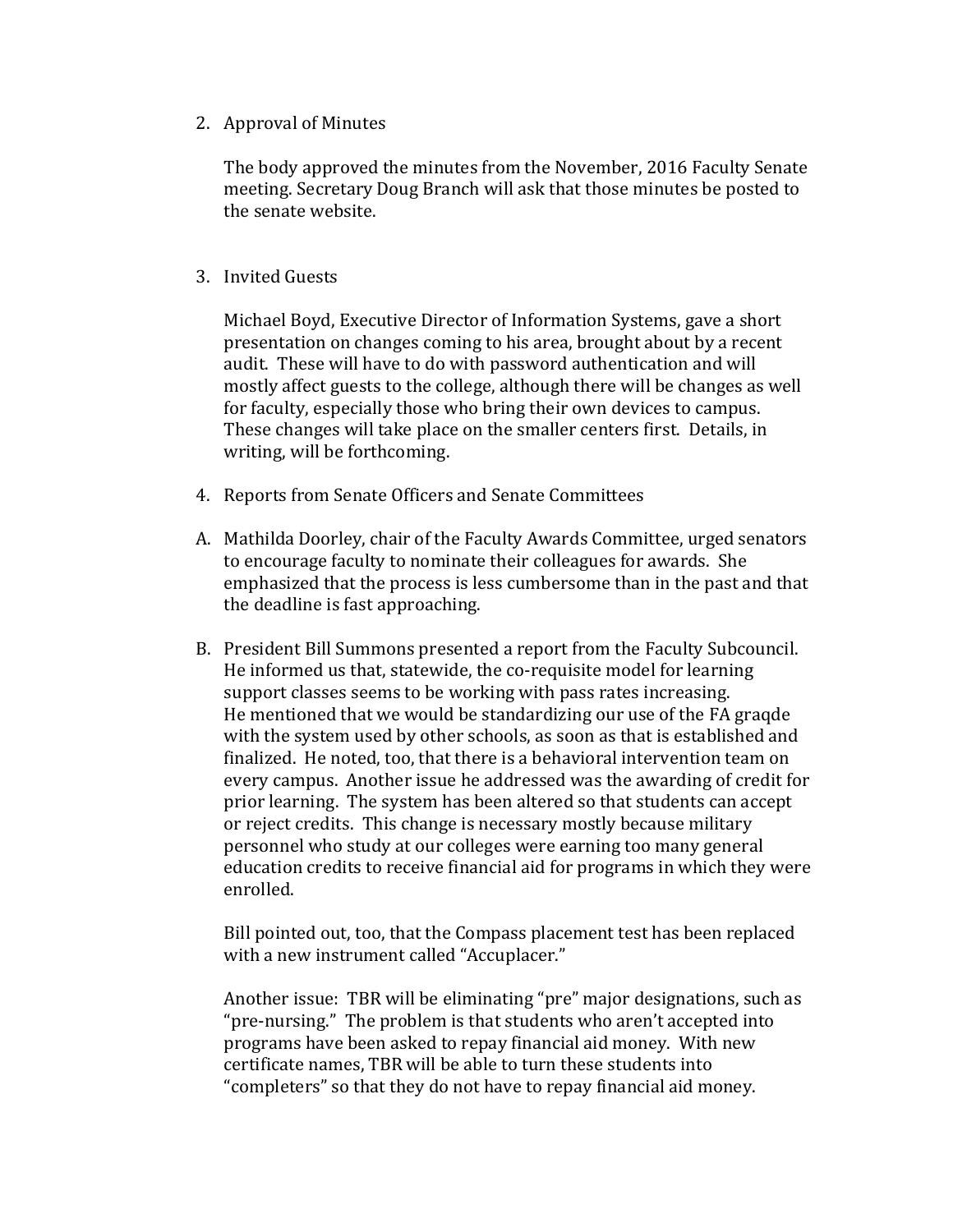Bill warned, too, that legislation may be introduced to the state legislature that would allow anybody to carry concealed guns anywhere, even college campuses, without a gun permit. Bill urged us to keep an eye on this potential issue.

- C. David Huffman, chair of the Faculty Handbook Committee, distributed copies of a draft for a new adjunct faculty handbook. He asked that we provide suggestions for changes.
- 5. Old Business

Dewey Sykes initiated a discussion about the feasibility of mandatory active shooter training for faculty. The body decided, after deliberation, that we did not believe mandatory training is necessary nor do we believe formal training for students is necessary.

It was moved that we ask police services to create more detailed online guidelines for faculty and staff in preparation for the possibility of an active shooter incident. The motion passed. Doug Branch will ask Police Services to create and post these guidelines.

- 6. New Business
- A. Bill Summons voiced concern about Artesian Schools forming a charter middle school at the Union Ave. campus. A lengthy discussion ensued with several senators voicing concerns about profanity, graffiti, security budgets, and the like. Many opined that the Middle College school at the Union Ave. campus, several years ago, created a detrimental, hostile environment. Several senators hoped we could voice opposition to Artesian's coming in hopes of preventing it.

The drift of the conversation was opposition to Artesian's future presence on campus, but a secondary issue arose, which was the lack of consultation with faculty before plans were made to allow the school to use Southwest's space.

It was moved and passed, unanimously, that we express, in a letter to Dr. Hall, strong regret that the decision for Artesian Charter School's coming to the Union Ave. campus was made without adherence to the principle of shared governance with faculty, transparency, or evident concern for faculty and student welfare.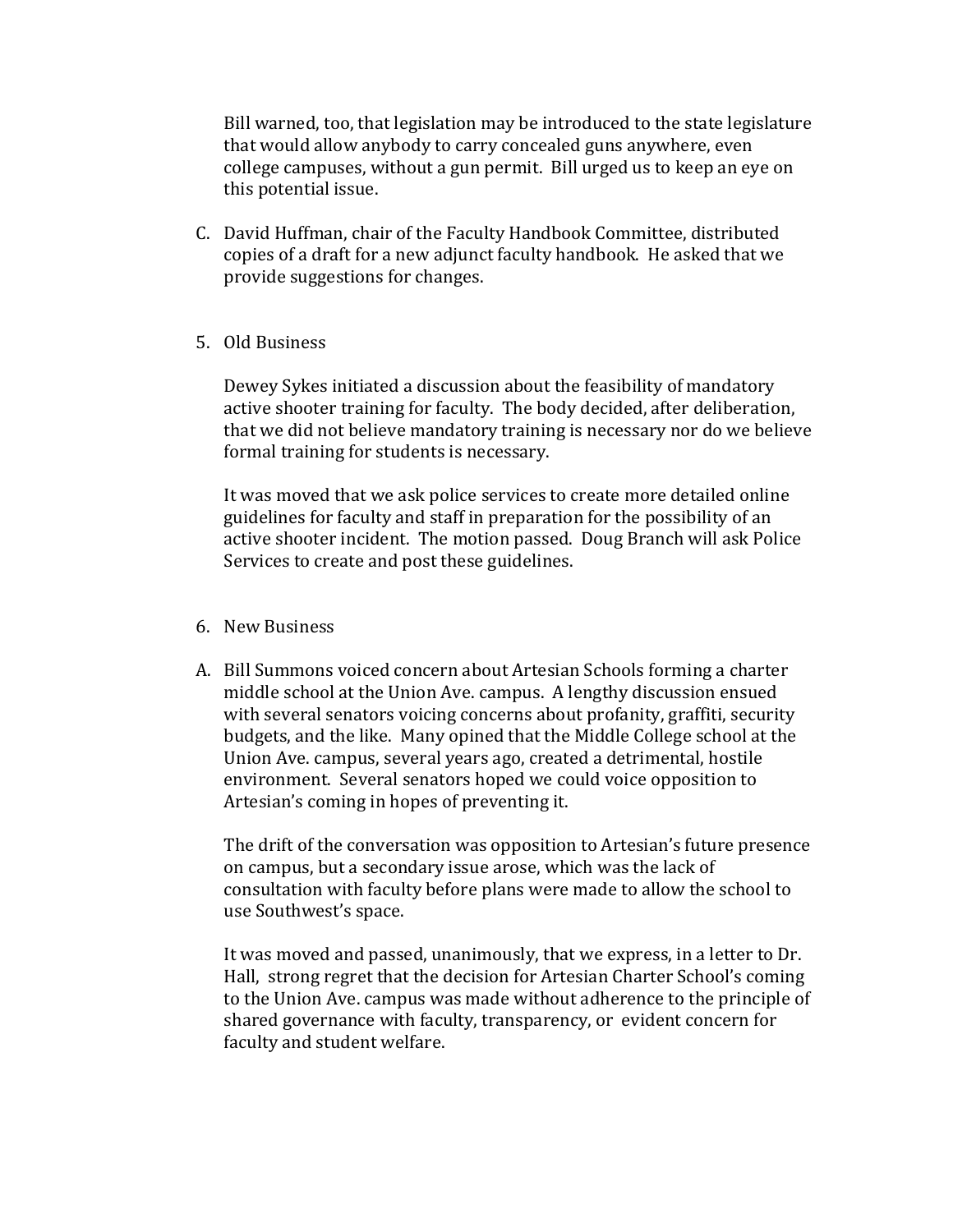- B. David Huffman voiced concern that there is no uniform system for locking or unlocking doors at the college. This has been confirmed by Police Services.
- C. Dewey Sykes, following up on concerns expressed at earlier senate meetings that Professors Emeriti were being referred to in college documents as the less respectful "Faculty Emeriti," noted that, indeed, the most recent college catalogue uses the designation "Professor."
- 7. Adjournment

Bill Summons adjourned the meeting at 4:51 PM.

Respectfully Submitted,

Doug Branch

Faculty Senate Secretary